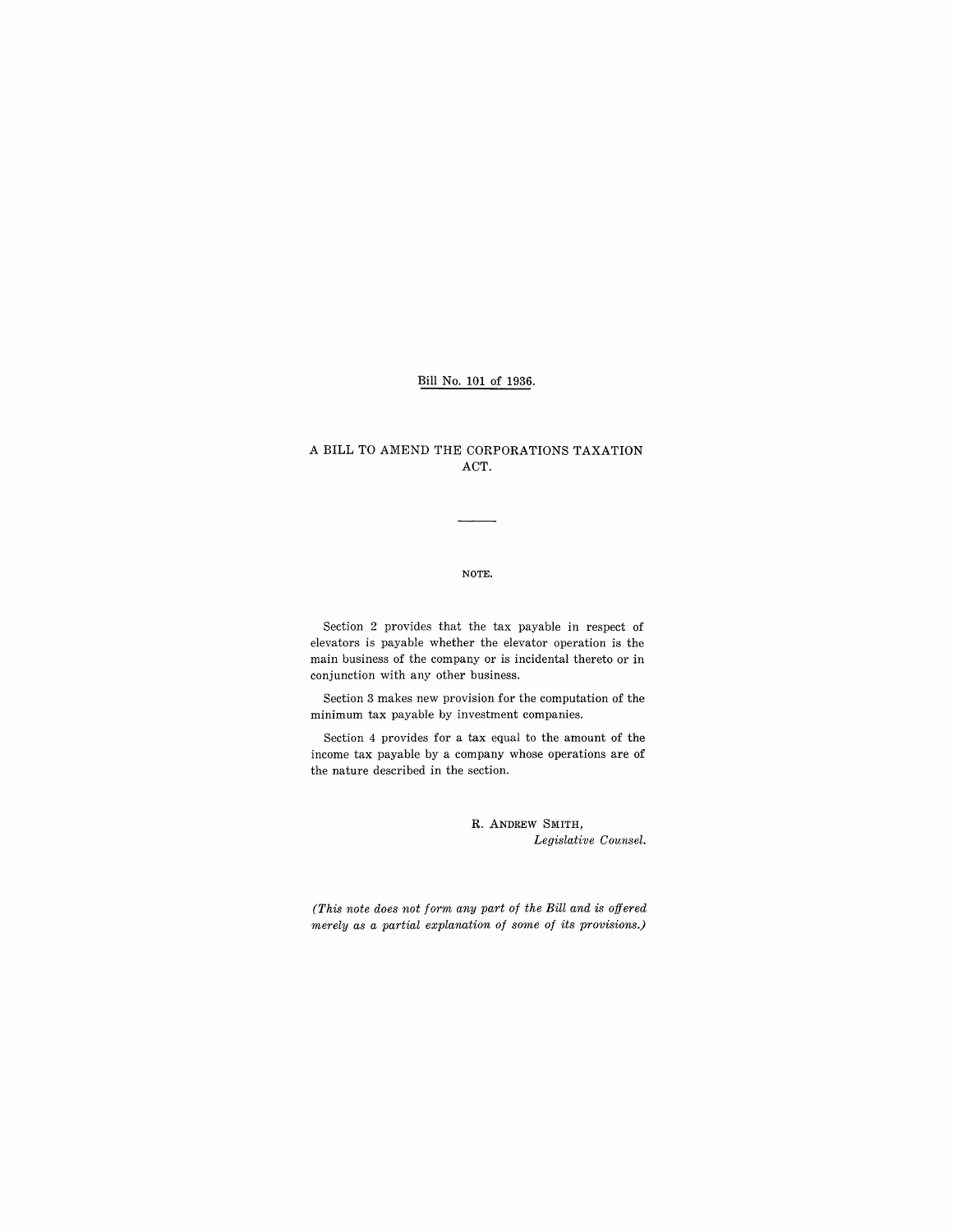# **BILL**

#### No. 101 of 1936.

An Act to amend The Corporations Taxation Act.

#### *(Assented to* , 1936.)

 $H<sup>IS</sup>$  MAJESTY, by and with the advice and consent of the Legislative Assembly of the Province of Alberta, enacts as follows:

**1.** This Act may be cited as *"The Corporations Taxation Act Amendment Act, 1936."* 

*2. The Corporations Taxation Act,* being chapter 29 of the Revised Statutes of Alberta, 1922, is hereby amended as to section 9 thereof and by substituting therefor the following: (1) thereof and by substituting therefor the following:  $\mathbf{9}$ . (1) Every company which stores

grain, whether as its principal business or as incidental to or in conjunction with any other business carried on by it, or in conjunction with any other business carried on by it, shall pay a tax of fifty dollars for each elevator operated by it.

**3.** The said Act is further amended by striking out section *12b* thereof and by substituting therefor the

following:<br>
"**12**b. Every investment company which transacts busi-<br>
ness in the Province of Alberta shall in each year pay a tax<br>
of one-quarter of one per centum on the gross receipts of the company received during the preceding year by reason<br>of the business of an investment company transacted by<br>such company within the Province which tax shall not<br>exceed the sum of four hundred dollars and shall not be l up capital is fifty thousand dollars or more but less than one hundred thousand dollars, and one hundred dollars when the paid-up capital is one hundred thousand dollars or more."

**4.** The said Act is further amended by inserting therein, immediately after section 17 thereof, the following new section:

" $17a$ .-(1) Any company which operates a plant for the recovery of naphtha or liquefiable hydro-carbons from natural gas by means of absorption or any other means and the extraction from such gas of hydrogen-sulphide, and sells or otherwise disposes of natural gas to any other company or person who uses the same for the purpose of generating heat, light or power, or resells the same for such purpose shall, in the year in which this provision comes into force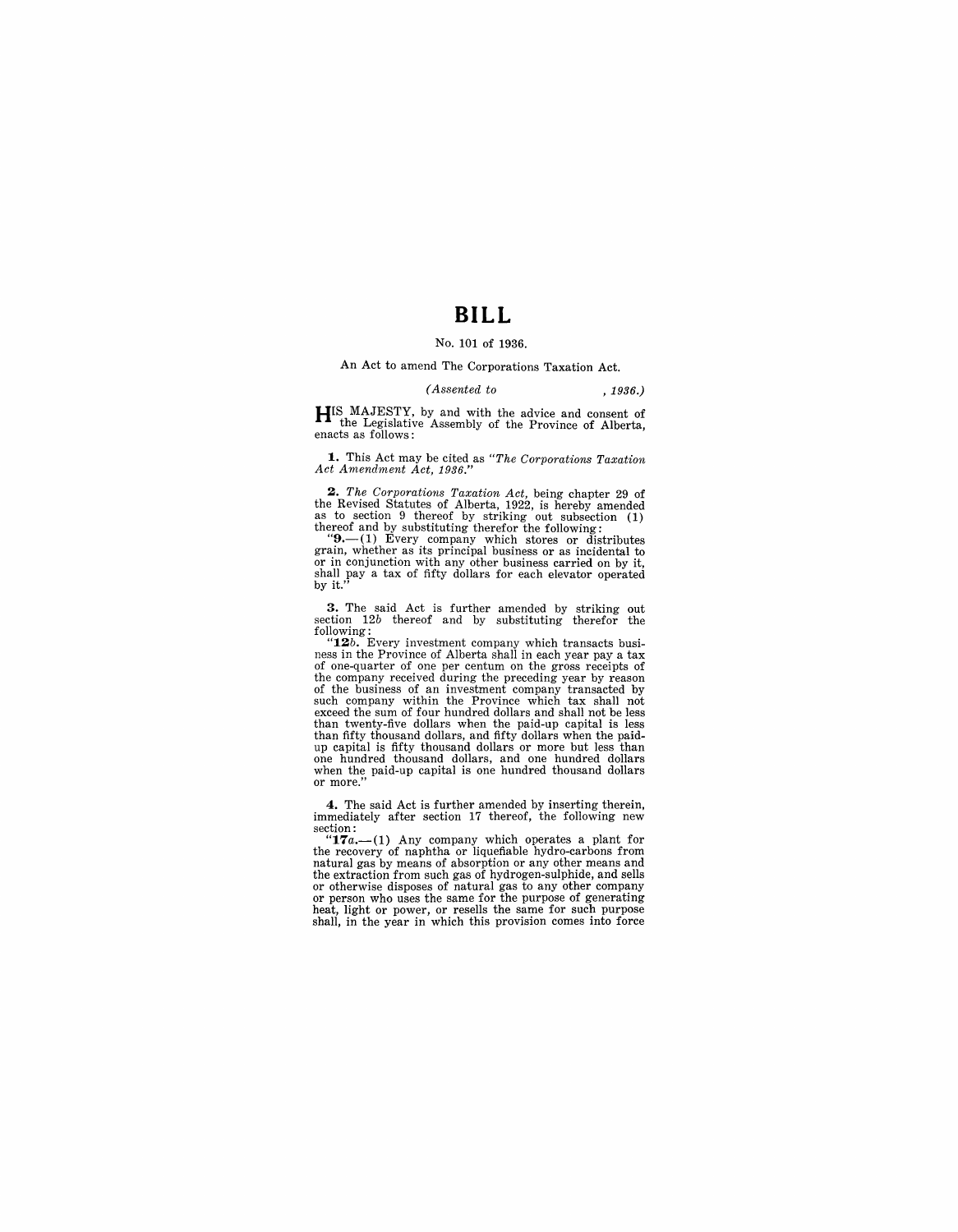and in every subsequent year, pay a tax of the same amount<br>as the tax which the company becomes liable to pay in such<br>year under the provisions of *The Income Tax Act* and in<br>addition to the tax payable under the last men

5. The said Act is further amended as to section 18 thereof by striking out the words "This section shall not apply to companies taxed under any other section of this Act other than grain companies taxed in respect of the

**6.** Section 4 of this Act shall come into force upon a date to be fixed by Proclamation of the Lieutenant Governor in Council, and the remainder of this Act shall come into force on the day upon which it is assented to.

 $\bar{z}$